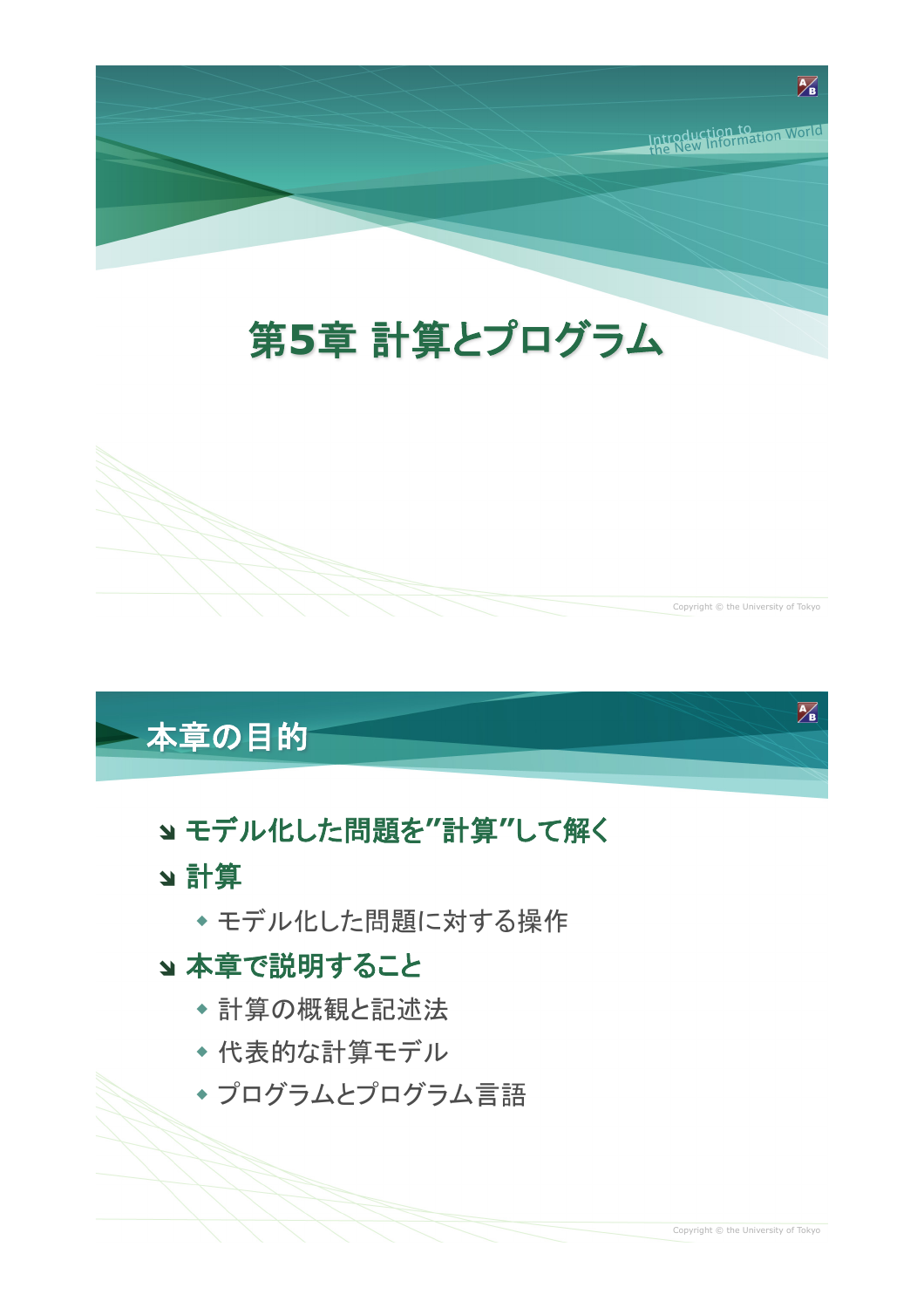## 計算の記述

#### 3 問題

◆ 今年の八十八夜(立春から数えて88日目)は何月何 日か、ただし今年の立春は2月4日であり、今年は平 年である.

#### 3 考え方

- ◆2月4日の87日後は"2月をはみ出す" → 2月の残り 日数 $(28 - 4 = 24 \text{H})$ を引く $(87 - 24 = 63 \text{H})$
- ◆3月63日は3月を越す → 31日を引く(63-31=32日)
- →4月32日は4月を越す → 30日を引く(32 30 = 2日)
- ◆5月2日は5月に収まる!→ 最終的な答えは5月2日

## 計算の記述 - より明確に

#### ! **2**>**4**9»**87**9,

◆  $\langle$ 残り日数> = 4 + 87 → 2月91日

#### **ッ91 > 28(2月の日数)**

•<残り日数> = 91 - 2月の日数 → 3月63日

#### **y 63 > 31(3月の日数)**

•<残り日数> = 63 - 3月の日数 → 4月32日

#### **y 32 > 30(4月の日数)**

•<残り日数> = 32 - 4月の日数 → 5月2日

#### a 2<31(5月の日数)なので計算終了

Copyright © the University of Tokyo

 $\mathbb{Z}$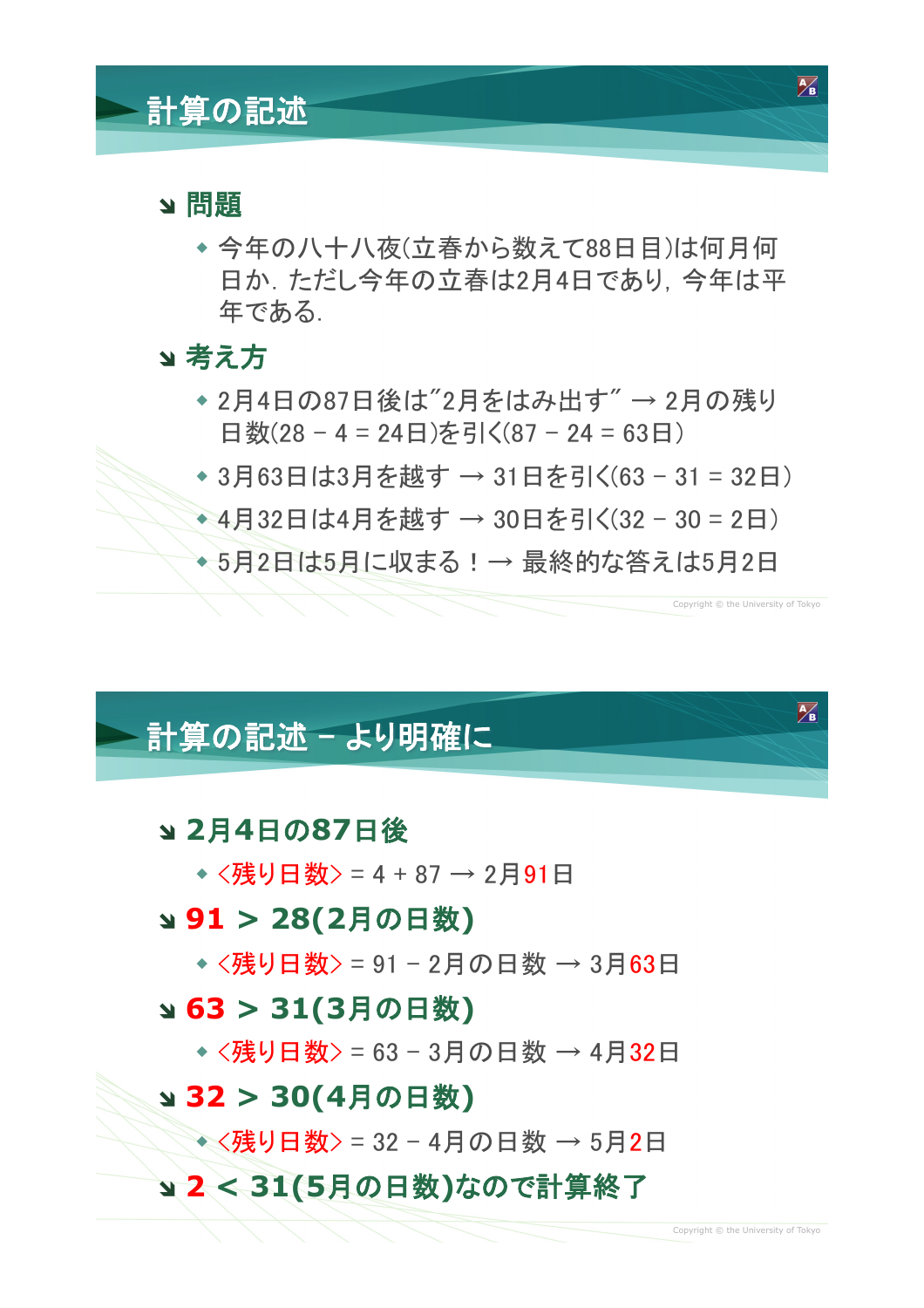## 計算を記述するために必要な要素

#### a 変数(variable)

- ◆ 値(例: 残り日数)を覚えておく"もの"
- ◆ 変数の値は"代入"により変化させることができる
- ◆代入(assignment)
	- ・変数に値を設定する操作. "変数名" ← "式" で表す

#### 3 条件付き処理の操作

if 条件

then "条件が成立した場合に行なう処理"

else "条件が成立しない場合に行なう処理"

endif

## 八十八夜問題の解法手順



Convright © the University of Tokyo

 $\mathbb{Z}$ 

 $\mathcal{F}_{\mathbf{B}}$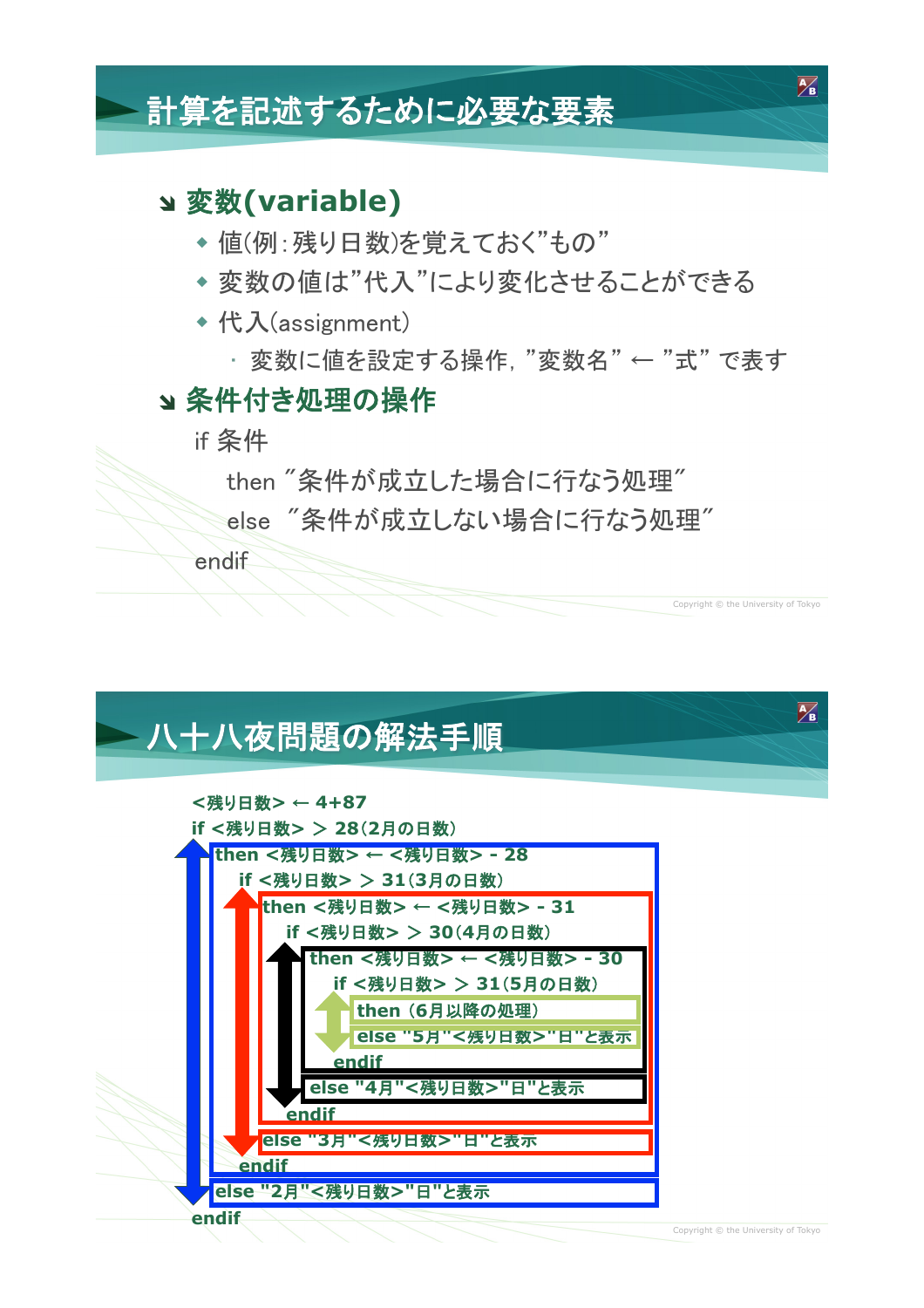## 解法手順の改良

#### ョ6月以降については"(6月以降の処理)"としか書 いていない

- ◆実際に6月以降の処理が必要になったときに正しい 答えが求まる保証がない
- ◆もっとすっきりと、12月まで対処できる方法は?

#### a "m(n月の日数)"という表現が何度も現れている

- ◆ 例: 28(2月の日数)
- ◆もっとすっきりと記述する方法は?

### 反復処理と配列

◆ 条件が成立している限り"処理"を繰り返し実行する while 条件 do

"処理"

done

### **y** 配列(array)

- ◆要素の集合から, "添え字"を使って値を取り出し, 変数として扱うことができる
- ◆ 要素全体をまとめて扱うことができる

Convright © the University of Tokyo

 $\mathbb{Z}$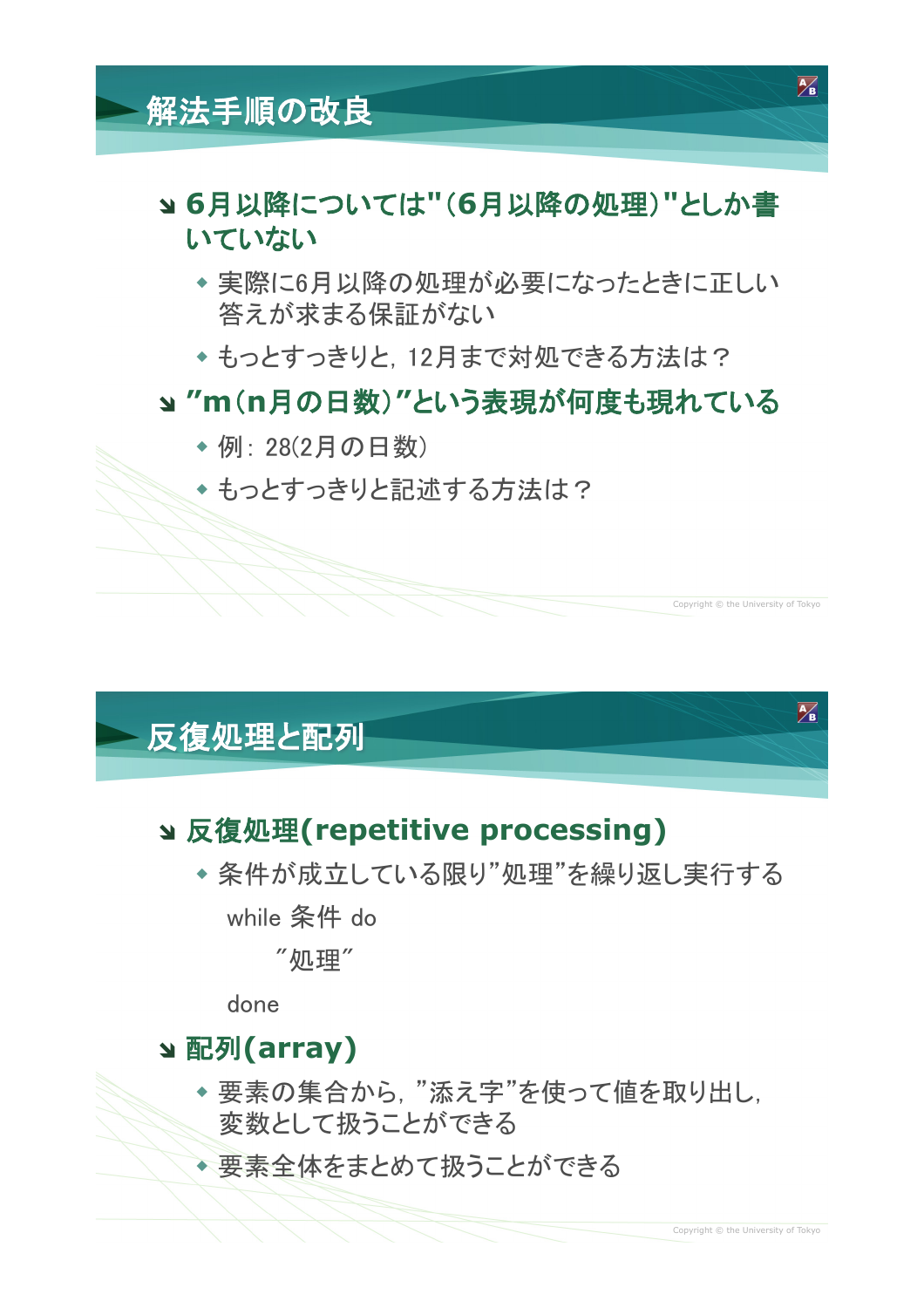配列の例



ハ十八夜問題の解法手順 - 改良版

<残り日数>← 4+87

 $m \leftarrow 2$ 

while <残り日数> > daymonthm do

<残り日数> ← <残り日数> - daymonthm

 $m \leftarrow m + 1$ 

#### done

◆ "<残り日数>と月の日数の比較を繰り返し行う" 手順を,"反復処理"と"配列"を使うことですっきりと 記述することができた

 $\mathbb{Z}$ 

 $\mathbb{Z}$ 

Copyright © the University of Tokyo